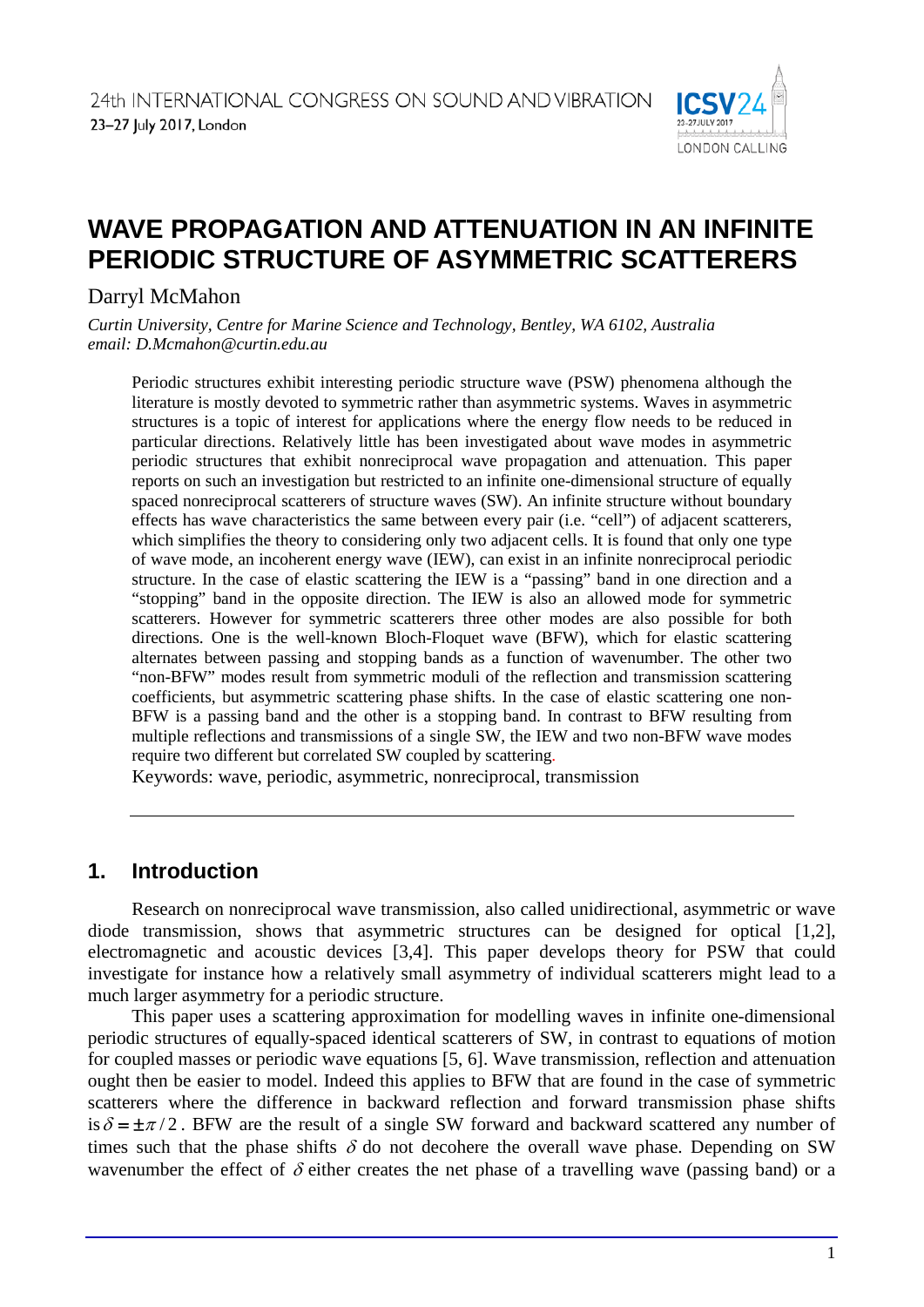standing wave (stopping band). Actually an extension of the scattering model for BFW by taking into account energy absorption weakens the distinction of stopping and passing bands [7, 8].

The same assumptions of the theory for BFW fails when  $\delta \neq \pm \pi/2$  because, although it is a simple extension to the characteristic equation (CE), it does not conform to conservation of energy (CoE). A solution to this problem is found by assuming that  $\delta \neq \pm \pi/2$  requires two different SW that are coupled by scattering and makes them correlated [8].

It is straightforward to derive a CE for two opposite propagating SW coupled by scattering [8]. For an infinite periodic structure, it is only necessary to consider coupling of SW for two adjacent cells which makes the CE a quadratic equation. The correlation from this coupling is a phase <sup>ψ</sup> derived from solutions of the CE constrained to satisfy CoE.

It is instructive to distinguish the subject of this paper, which is wave properties for "thick" periodic structures, in contrast to the properties of "thin" periodic structures. The reflectivity of a thin periodic structure may sometimes be approximated by just one backward scattering any distance into the structure. Coherent interference from reflections from different distances leads to wavelength dependent peaks and troughs. This is the case for 1D X-ray crystallography where the strongest reflection peak is from constructive interference for wavelengths equal to twice the scatterer spacing *d* (i.e. Bragg condition). The forward and backward scattering phase shifts make no difference in this case because the two interfering waves both have one identical reflection, except separated by one scatterer spacing, and equal numbers of forward scatterings in opposite directions for which the phase shifts add to zero.

SW reflections are more complicated for a thick periodic structure because multiple scatterings dominate. In this paper we assume the reflectivity of a finite but thick structure can omit boundary effects and use an infinite periodic structure approximation. Except for BFW, the scattering phase shifts make a large difference through two correlated SW within the structure that smear out Bragg-like reflectivity peaks. SW wavenumber dependence still exists but only because scattering coefficients generally depend on wavenumber which is left implicit in this paper.

Solutions in previous papers limited asymmetry to the scattering phase shifts but still treated the modulus of reflection and transmission coefficients as symmetric [8]. Numerical solutions to the CE consistent with CoE seemed to be necessary. This showed that two non-BFW modes exist but without a more fundamental proof that more modes could not exist. Later analysis showed that there is a maximum of two non-BFW modes since CoE leads to a quadratic equation for wave energy in terms of the energy absorption by scatterers [9]. This paper overcomes the limitations of previous work and derives an analytic solution for the two non-BFW that agrees with previous numerical analysis [8]. Also the symmetry relating the wave properties of a periodic structure with those of its "mirror" structure [9], defined by interchanging the moduli of reflection and transmission coefficients, are obtained analytically in this paper.

Asymmetry of the modulus of reflection and transmission coefficients is shown in this paper to be an even simpler case to solve analytically. The solution is the IEW but with a different wave mode propagating in opposite directions. For elastic scattering, one mode is a passing band, and the other is a stopping band. Hence this asymmetric infinite periodic structure leads to a two-way mirror or wave diode.

# **2. Conservation of energy in an infinite asymmetric periodic structure**

CoE is a universal fundamental principle, but its expression in the case of waves in an infinite asymmetric structure is also a rigid constraint on what wave modes can exist. Because the scatterers define in effect an infinite number of somewhat artificial boundary conditions, CoE is not assured and generally must be separately imposed on solutions to the CE. Wave modes that might seem feasible but do not satisfy the expression for CoE Eqs. (2a,b) below could still exist but only for thin periodic structures or near the boundaries.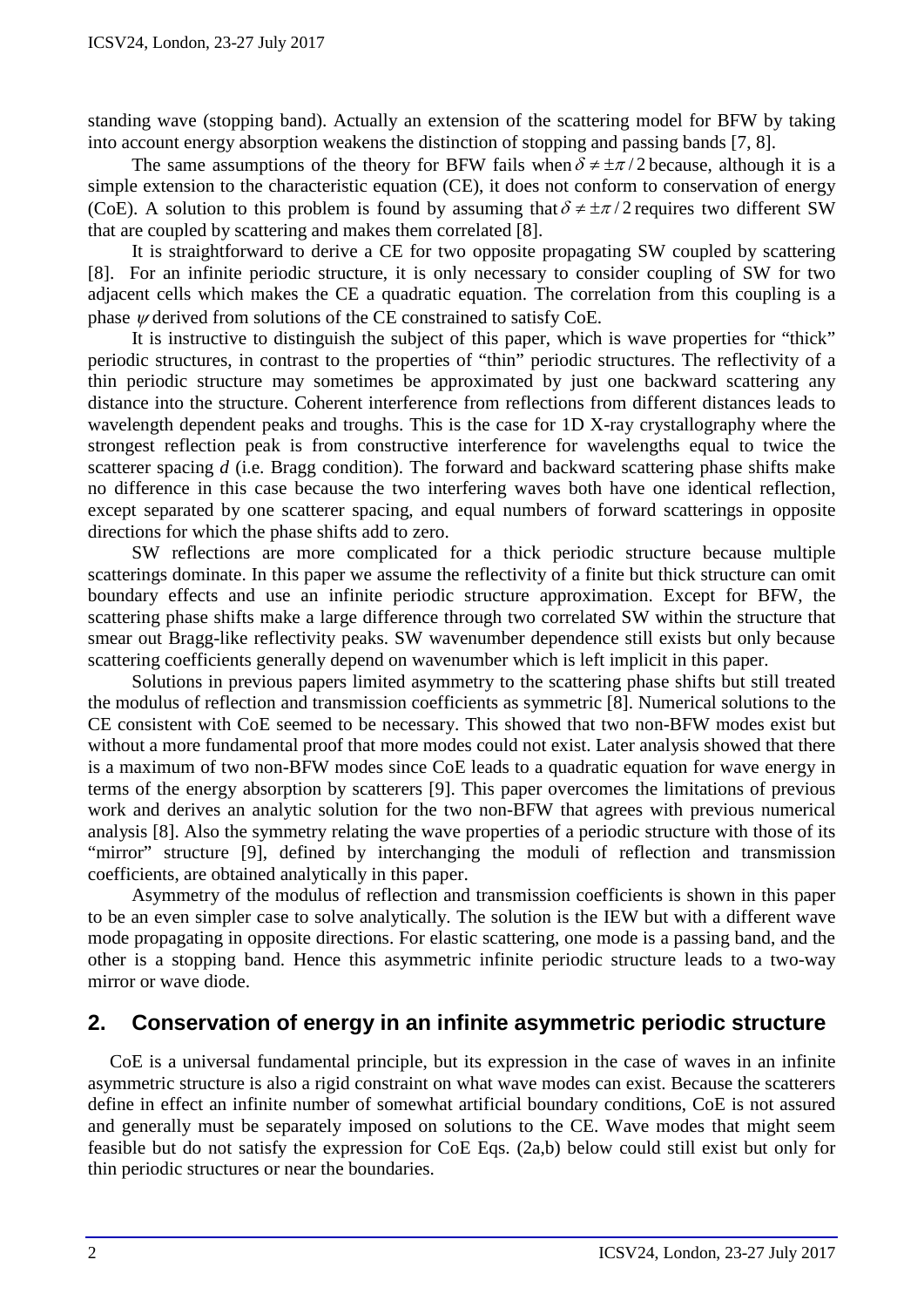The derivation of a formula for CoE applicable to an asymmetric periodic structure is a modification to an existing derivation for a symmetric periodic structure [8]. For the symmetric case, it makes no difference whether an energy source is at  $x \to -\infty$  or  $x \to \infty$ , but the asymmetric case needs to treat separately the two source directions with a different energy flux and periodic structure reflectivity. Also energy absorption by scatterers may depend on SW direction.

Consider an energy source at  $x \rightarrow -\infty$ , and denote the +*x* direction energy flux in the *n*<sup>th</sup> cell for the SW as  $|A_n^{(+)}|^2$  and the reverse flux as  $|B_n^{(-)}|^2$ . The superscripts (±)denote the wavenumbers  $\pm k_s$  of the corresponding SW. Time averaging eliminates oscillating flux terms such as those proportional to  $A_n^{(+)}B_n^{(-)}$  etc. Conservation of energy from considering the net fluxes each side of a scatterer at the boundary of the  $n^{\text{th}}$  and  $(n+1)^{\text{th}}$  cells leads to

$$
\left| A_{n+1}^{(+)} \right|^2 / \left| A_n^{(+)} \right|^2 = \frac{\sigma^{(+)^2} - \left| B_n^{(-)} \right|^2 / \left| A_n^{(+)} \right|^2}{1 - \sigma^{(-)^2} \left| B_{n+1}^{(-)} \right|^2 / \left| A_{n+1}^{(+)} \right|^2}
$$
(1)

where  $\sigma^{(+)}$  is the proportion of energy of a SW with wavenumber +  $k_s$  not absorbed by a scatterer, and  $\sigma^{(-)}$  is the energy proportion not absorbed for SW wavenumber  $-k_s$ . Equation (1) applies everywhere including near boundaries however within a thick periodic structure the cell location is immaterial and Eq. (1) can be rewritten in two forms

$$
\bar{\xi}^{(+)} = \frac{\sigma^{(+)^2} - \bar{\mu}^{(+)}}{1 - \sigma^{(-)^2} \bar{\mu}^{(+)}}
$$
 (2a)

$$
\overline{\mu}^{(+)} = \frac{\sigma^{(+)^2} - \overline{\xi}^{(+)}}{1 - \sigma^{(-)^2} \overline{\xi}^{(+)}}
$$
\n(2b)

 $(A_{n+1}^{(+)} |^2 / |A_n^{(+)}|^2 \rightarrow \overline{\xi}^{(+)}$  defines a SW forward energy flux persistence at a scatterer whereas  $(-)|^2$   $\left| \right|$   $\left| \right|$   $(+) |^2$   $\left| \right|$   $\left| \right|$   $\left| \right|$   $\left| \right|$   $\left| \right|$   $\left| \right|$   $\left| \right|$   $\left| \right|$   $\left| \right|$   $\left| \right|$   $\left| \right|$   $\left| \right|$   $\left| \right|$   $\left| \right|$   $\left| \right|$   $\left| \right|$   $\left| \right|$   $\left| \right|$   $\left| \right|$   $\left| \right|$   $\left| \right|$ + −  $\left\vert \left( \begin{matrix} -\end{matrix} \right) \right\vert^2 \left\vert A_n^{(+)} \right\vert^2 \rightarrow \left\vert B_{n+1}^{(-)} \right\vert^2 \left\vert A_{n+1}^{(+)} \right\vert^2 \rightarrow \overline{\mu}$ 1 2 1  $B_n^{(-)} \big|^{2} / |A_n^{(+)}|^2 \rightarrow |B_{n+1}^{(-)}|^2 / |A_{n+1}^{(+)}|^2 \rightarrow \overline{\mu}^{(+)}$  defines the reflectivity of a periodic structure. Equations (2a,b) exhibit a symmetry between  $\bar{\xi}^{(+)}$  and  $\bar{\mu}^{(+)}$  which results in related wave properties for two mirror periodic structures, defined by the interchange of their scatterer reflection and transmission coefficients[9]. The changes  $\sigma^{(+)} \leftrightarrow \sigma^{(-)}, \bar{\xi}^{(+)} \rightarrow \bar{\xi}^{(-)}, \bar{\mu}^{(+)} \rightarrow \bar{\mu}^{(-)}$  to Eqs. (2a,b) are CoE for an energy source at  $x \rightarrow \infty$ .

#### **2.1 Incoherent energy wave model for an infinite asymmetric periodic structure**

The IEW model, discussed in previous papers [7-9], is easily extended to asymmetric periodic structures and satisfies the CoE Eqs. (2a,b). One equation for  $|A_n^{(+)}|^2$  and  $|B_n^{(-)}|^2$  is derived by relating the flux scattered into the  $(n+1)$ <sup>th</sup> cell to fluxes incident onto the scatterer from the  $n<sup>th</sup>$  and  $(n+1)<sup>th</sup>$ cells. A second equation results from the flux scattered into the  $n^{th}$  cell. For a source at  $x \rightarrow -\infty$  and using above definitions of  $\bar{\xi}^{(+)}$  and  $\bar{\mu}^{(+)}$  these equations are

$$
\left| R^{(-)} \right|^2 \overline{\mu}^{(+)} \overline{\xi}^{(+)} - \overline{\xi}^{(+)} + \left| T^{(+)} \right|^2 = 0 \tag{3a}
$$

$$
\left| T^{(-)} \right|^2 \overline{\mu}^{(+)} \overline{\xi}^{(+)} - \overline{\mu}^{(+)} + \left| R^{(+)} \right|^2 = 0 \tag{3b}
$$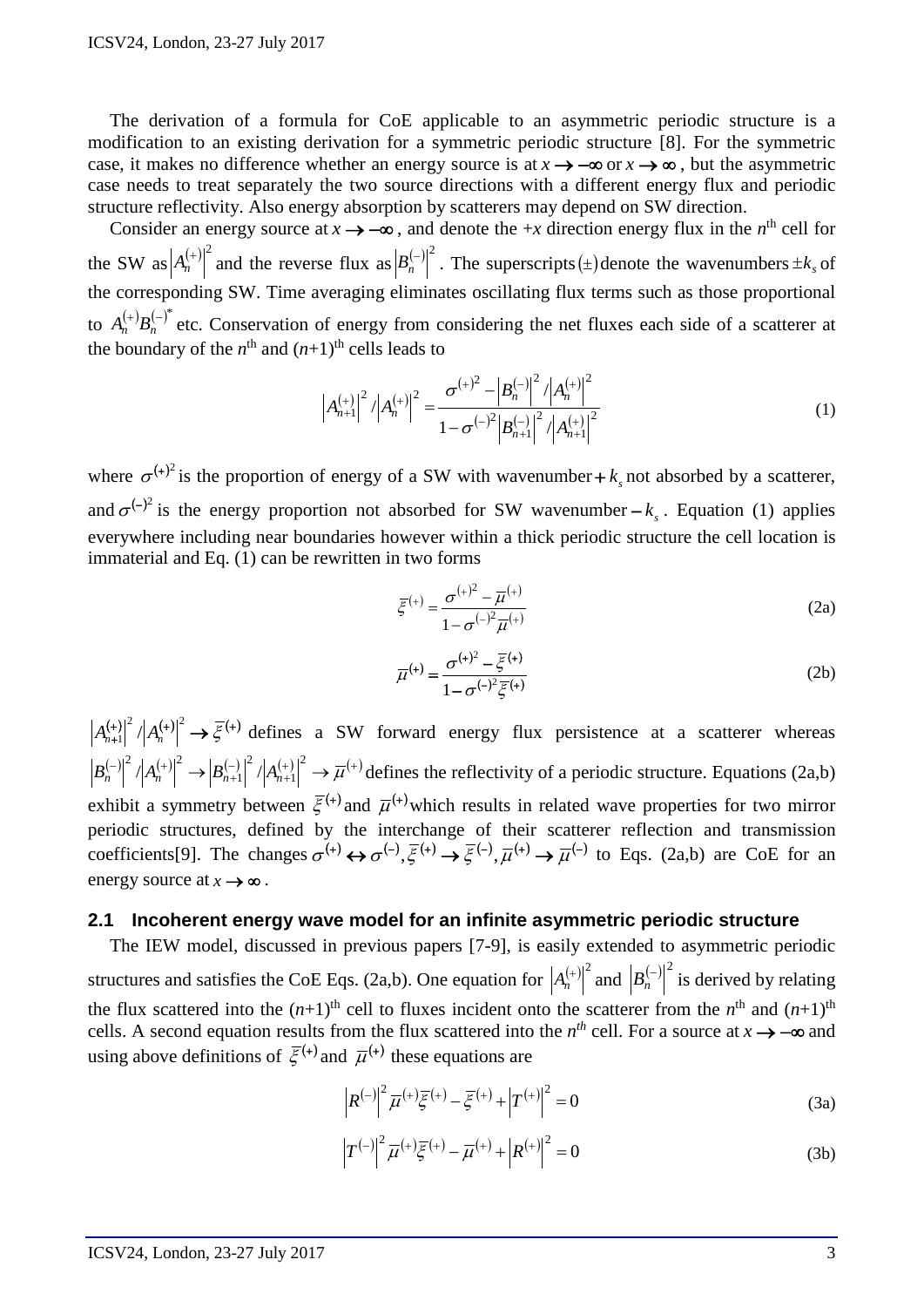where  $T^{(\pm)}$  and  $R^{(\pm)}$  are transmission and reflection coefficients. Eliminating either  $\bar{\xi}^{(+)}$  or  $\bar{\mu}^{(+)}$  from Eqs.(3a,b) gives two uncoupled quadratic equations

$$
\sigma^{(-)^{2}}|T_{0}^{(-)}|^{2}\bar{\xi}^{(+)^{2}} - \left(1 - \sigma^{(+)^{2}}\sigma^{(-)^{2}}\left(1 - \left|T_{0}^{(+)}\right|^{2} - \left|T_{0}^{(-)}\right|^{2}\right)\right)\bar{\xi}^{(+)} + \sigma^{(+)^{2}}\left|T_{0}^{(+)}\right|^{2} = 0
$$
\n(4a)

$$
\sigma^{(-)^{2}} \left| R_{0}^{(-)} \right|^{2} \overline{\mu}^{(+)^{2}} - \left( 1 - \sigma^{(+)^{2}} \sigma^{(-)^{2}} \left( 1 - \left| R_{0}^{(+)} \right|^{2} - \left| R_{0}^{(-)} \right|^{2} \right) \right) \overline{\mu}^{(+)} + \sigma^{(+)^{2}} \left| R_{0}^{(+)} \right|^{2} = 0
$$
\n(4b)

where  $|T^{(\pm)}| = \sigma^{(\pm)}|T_0^{(\pm)}|$  and  $|R^{(\pm)}| = \sigma^{(\pm)}|R_0^{(\pm)}|$  such that  $|T_0^{(\pm)}|^2 + |R_0^{(\pm)}|^2 = 1$  $\mathbf{0}$  $|T_0^{(\pm)}|^2 + |R_0^{(\pm)}|^2 = 1$ . Equations (4a,b) are transformed into each other by the substitutions Eqs. (2a,b), hence satisfy CoE. Equations (4a,b) are symmetrized by defining  $\tilde{\xi} = \overline{\xi}^{(+)}(\sigma^{(-)}|T_0^{(-)}|)(\sigma^{(+)}|T_0^{(+)}|)$  and  $\tilde{\mu} = \overline{\mu}^{(+)}(\sigma^{(-)}|R_0^{(-)}|)(\sigma^{(+)}|R_0^{(+)}|)$  leading to

$$
\tilde{\xi}^2 - 2\tilde{\Delta}\tilde{\xi} + 1 = 0
$$
 (5a)

$$
\widetilde{\Delta} = 1 + \frac{\left(1 - \widetilde{\sigma}^2\right)^2 + 2\widetilde{\sigma}^2 \left(1 - \widetilde{\sigma}^2\right) \left(1 - \left|T_0^{(+)}\right| \left|T_0^{(-)}\right|\right) + \widetilde{\sigma}^4 \left(\left|T_0^{(+)}\right| - \left|T_0^{(-)}\right|\right)^2}{2\widetilde{\sigma}^2 \left|T_0^{(+)}\right| \left|T_0^{(-)}\right|} \tag{5b}
$$

$$
\tilde{\mu}^2 - 2\tilde{\Phi}\tilde{\mu} + 1 = 0
$$
 (5c)

$$
\widetilde{\Phi} = 1 + \frac{\left(1 - \widetilde{\sigma}^2\right)^2 + 2\widetilde{\sigma}^2 \left(1 - \widetilde{\sigma}^2\right) \left(1 - \left|R_0^{(+)}\right| \left|R_0^{(-)}\right|\right) + \widetilde{\sigma}^4 \left(R_0^{(+)}\right| - \left|R_0^{(-)}\right|)^2}{2\widetilde{\sigma}^2 \left|R_0^{(+)}\right| \left|R_0^{(-)}\right|} \tag{5d}
$$

where  $\tilde{\sigma}^2 = \sigma^{(+)} \sigma^{(-)}$ .  $\tilde{\xi}$  and  $\tilde{\mu}$  are real since  $\tilde{\Delta} \ge 1$  and  $\tilde{\Phi} \ge 1$ .  $\tilde{\xi}^{(-)}$  and  $\tilde{\mu}^{(-)}$  for a source at  $x \to \infty$  are obtained by swapping superscripts  $(+) \leftrightarrow (-)$ .

Asymmetric wave propagation and reflection by a periodic structure relate to scatterer properties by  $\bar{\xi}^{(-)} / \bar{\xi}^{(+)} = \left( \sigma^{(-)^2} |T_0^{(-)}|^2 \right) / \left( \sigma^{(+)^2} |T_0^{(+)}|^2 \right)$  $^{2}$   $\int$   $(4)^{2}$  $\mathbf{0}$  $\overline{\xi}^{(-)} / \overline{\xi}^{(+)} = \left( \sigma^{(-)^2} |T_0^{(-)}|^2 \right) / \left( \sigma^{(+)^2} |T_0^{(+)}|^2 \right)$  and  $\overline{\mu}^{(-)} / \overline{\mu}^{(+)} = \left( \sigma^{(-)^2} |R_0^{(-)}|^2 \right) / \left( \sigma^{(+)^2} |R_0^{(+)}|^2 \right)$  $2 \frac{1}{2}$   $(1)^2$  $\mathbf{0}$  $\overline{\mu}^{(-)} / \overline{\mu}^{(+)} = \left( \sigma^{(-)^2} |R_0^{(-)}|^2 \right) / \left( \sigma^{(+)^2} |R_0^{(+)}|^2 \right)$ . As an example, for elastic scattering  $\sigma^{(-)}^2 = \sigma^{(+)}^2 = 1$  and an extended passing wave in the  $+k_s$  direction  $\bar{\xi}^{(+)} = 1$ ,  $\left| \left( 0^{+} \right) \right| = \left| R_{0}^{(+)} \right|^{2} / \left| R_{0}^{(-)} \right|^{2} < 1$  $\overline{0}$  $\overline{\mu}^{(+)} = |R_0^{(+)}|^2 / |R_0^{(-)}|^2 < 1$  and in the  $-k_s$  direction  $\overline{\xi}^{(-)} = |T_0^{(-)}|^2 / |T_0^{(+)}|^2 < 1$  $\mathbf{0}$  $\overline{\xi}^{(-)} = |T_0^{(-)}|^2 / |T_0^{(+)}|^2 < 1$  which by CoE gives  $\overline{\mu}^{(-)} = 1$ hence a stopped wave. This is a two-way mirror or wave diode although the transmission direction is generally not completely transparent. It is clear however that a periodic structure can achieve a better diode effect than a single asymmetric scatterer.

## **3. General wave model for an infinite asymmetric periodic structure**

The CE for a PSW in an infinite asymmetric periodic structure is derived by the same method as previous papers [7, 8] by applying continuity between two adjacent cells except that the moduli of the complex forward and backward scattering coefficients  $T^{(t)}$  and  $R^{(t)}$  respectively, are now different for opposite travelling SW. Assume an energy source at *x* → −∞ . Denote the amplitude of the  $+k_s$  wavenumber SW in any  $n^{\text{th}}$  cell as  $A_n^{(+)}$ , then in the  $(n+1)^{\text{th}}$  cell it is  $A_{n+1}^{(+)} = \gamma^{(+)} A_n^{(+)}$ . For the  $-k_s$  wavenumber SW the amplitudes are  $B_n^{(-)}$  and  $B_{n+1}^{(-)} = \gamma^{(-)} B_n^{(-)}$  for the  $n^{\text{th}}$  and  $(n+1)^{\text{th}}$  cells respectively. Continuity considerations at the  $n<sup>th</sup>$  and  $(n+1)<sup>th</sup>$  cells leads to two homogeneous equations for  $A_n^{(+)}$  and  $B_n^{(-)}$  that in 2x2 matrix form requires the matrix determinant to be zero. This gives a CE connecting complex PSW amplitudes  $\gamma^{(t)}$ . The CE is soluble by assuming a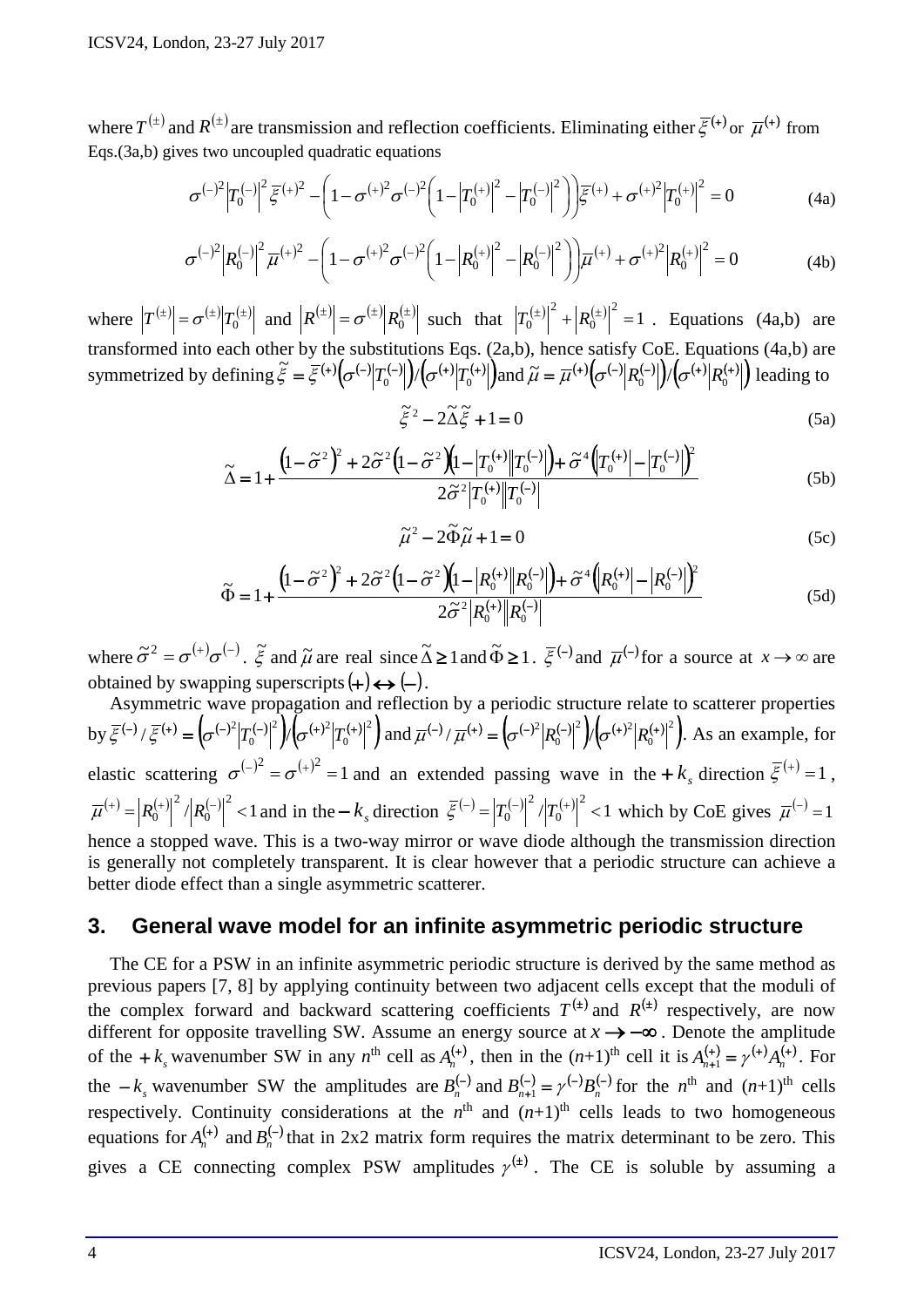correlation  $\gamma^{(-)} = e^{-i\psi} \gamma^{(+)}$  where phase  $\psi$  is later shown to be determined by consistency of the CE with CoE.

Rather than deriving the CE for  $\gamma^{(t)}$  as a zero determinant it is more general to rewrite the two equations in the form

$$
\hat{R}^{(-)}\rho^{(+)}\gamma^{(-)} - \gamma^{(+)} + \hat{T}^{(+)} = 0
$$
\n(6a)

$$
\hat{T}^{(-)}\rho^{(+)}\gamma^{(-)} - \rho^{(+)} + \hat{R}^{(+)} = 0
$$
\n(6b)

where  $B_n^{(-)}/A_n^{(+)} \rightarrow B_{n+1}^{(-)}/A_{n+1}^{(+)} \rightarrow \rho^{(+)}$  and  $\hat{T}^{(+)}=e^{ik_s d}T^{(+)}, \hat{R}^{(+)}=e^{ik_s d}R^{(+)}$ . Symmetry considerations lead to defining  $\rho^{(-)} = e^{-i\psi} \rho^{(+)}$ . Equations (6a,b) are symmetrized by rewriting them in terms of  $\tilde{\gamma} = e^{\mp i \psi/2} \sqrt{T^{(-)} / T^{(+)}} \gamma^{(+)}$  and  $\tilde{\rho} = e^{\mp i \psi/2} \sqrt{R^{(-)} / R^{(+)}} \rho^{(+)}$ . When decoupled this gives

$$
\tilde{\gamma}^2 - 2\tilde{\Gamma}\tilde{\gamma} + 1 = 0
$$

$$
\tilde{\Gamma} = \frac{1}{2} \frac{1}{\sqrt{\hat{T}^{(+)}\hat{T}^{(-)}}} \left( e^{i\psi/2} + e^{-i\psi/2} \left( \hat{T}^{(+)}\hat{T}^{(-)} - \hat{R}^{(+)}\hat{R}^{(-)} \right) \right)
$$

$$
\tilde{\rho}^2 - 2\tilde{\Omega}\tilde{\rho} + 1 = 0
$$
\n(7a)

$$
\widetilde{\Omega} = \frac{1}{2} \frac{1}{\sqrt{\hat{R}^{(+)}\hat{R}^{(-)}}} \Big( e^{i\psi/2} + e^{-i\psi/2} \Big( \hat{R}^{(+)}\hat{R}^{(-)} - \hat{T}^{(+)}\hat{T}^{(-)} \Big) \Big)
$$
(7b)

Equations (7a,b) under the interchanges  $T^{(+)}T^{(-)} \leftrightarrow R^{(+)}R^{(-)}$  exhibit the symmetry  $\tilde{\gamma} \leftrightarrow \tilde{\rho}$  which is a generalization of a previous demonstration of the symmetry of mirror structures defined by interchanged transmission and reflection coefficients [9].

The above results arise from considering an energy source at  $x \rightarrow -\infty$  although the symmetrized Eqs. (7a,b) are independent of the source location and net flux direction. Introducing  $\overline{\gamma}^{(+)} = \sqrt{\overline{T^{(+)}}/\overline{T^{(-)}}} \tilde{\gamma}$  into Eq. (7a) converts it to an equation for a source at  $x \to -\infty$  while  $\overline{\gamma}^{(-)} = \sqrt{\overline{T^{(-)}}/\overline{T^{(+)}}} (1/\tilde{\gamma})$  gives the equation for a source at  $x \to \infty$ . Equation (7a) has two solutions  $\widetilde{\gamma}_{(\pm)} = \widetilde{\Gamma} + (\pm) \sqrt{\widetilde{\Gamma}^2 - 1}$  where  $\widetilde{\gamma}_{(\pm)} \widetilde{\gamma}_{(-)} = 1$  so that if one gives  $|\widetilde{\gamma}_{(\pm)}| \le 1$  then the other has  $1/|\widetilde{\gamma}_{(-)}| \le 1$  and applies to a source at  $x \rightarrow \infty$ . The ratio of asymmetric results for the two different sources is  $\overline{\gamma}^{(-)} / \overline{\gamma}^{(+)} = T^{(-)} / T^{(+)}$ . This analysis when applied to Eq. (7b) gives  $\overline{\rho}^{(+)} = \sqrt{R^{(+)} / R^{(-)}} \tilde{\rho}$  and  $\overline{\rho}^{(-)} = \sqrt{R^{(-)}/R^{(+)}} (1/\tilde{\rho})$  for the two source directions, and hence the ratio  $\overline{\rho}^{(-)}/\overline{\rho}^{(+)} = R^{(-)}/R^{(+)}$ .

From Eqs. (7a,b), quadratic equations for the energy flux persistence  $\tilde{\xi} = |\tilde{\gamma}|^2$  and reflectivity  $\tilde{\mu} = |\tilde{\rho}|^2$  are the same as Eqs. (5a,c) except Eqs. (5b,d) for  $\tilde{\Delta}$  and  $\tilde{\Phi}$  are replaced by

$$
\widetilde{\Delta} = 1 + \left( \sqrt{\left( 1 - \left( \widetilde{\Gamma}'^2 + \widetilde{\Gamma}''^2 \right) \right)^2 + 4 \widetilde{\Gamma}''^2} - \left( 1 - \left( \widetilde{\Gamma}'^2 + \widetilde{\Gamma}''^2 \right) \right) \right) \tag{8a}
$$

$$
\widetilde{\Phi} = 1 + \left( \sqrt{\left( 1 - \left( \widetilde{\Omega}'^2 + \widetilde{\Omega}''^2 \right) \right)^2 + 4 \widetilde{\Omega}''^2} - \left( 1 - \left( \widetilde{\Omega}'^2 + \widetilde{\Omega}''^2 \right) \right) \right) \tag{8b}
$$

using the notation  $q = q' + iq''$  to distinguish real and imaginary parts of any complex *q*. Extending the above asymmetric wave analysis to asymmetric energy flux analysis leads  $\tau_{\text{tot}}(\vec{\xi}) = \frac{\vec{\xi}}{\vec{\xi}} |T^{(+)}| / |T^{(-)}|, \frac{\vec{\xi}}{\vec{\xi}}^{(-)} = (1/\tilde{\xi}) |T^{(-)}| / |T^{(+)}|, \quad \overline{\mu}^{(+)} = \tilde{\mu} |R^{(+)}| / |R^{(-)}| \text{ and } \tilde{\mu}^{(-)} = (1/\tilde{\mu}) |R^{(-)}| / |R^{(+)}|.$  Then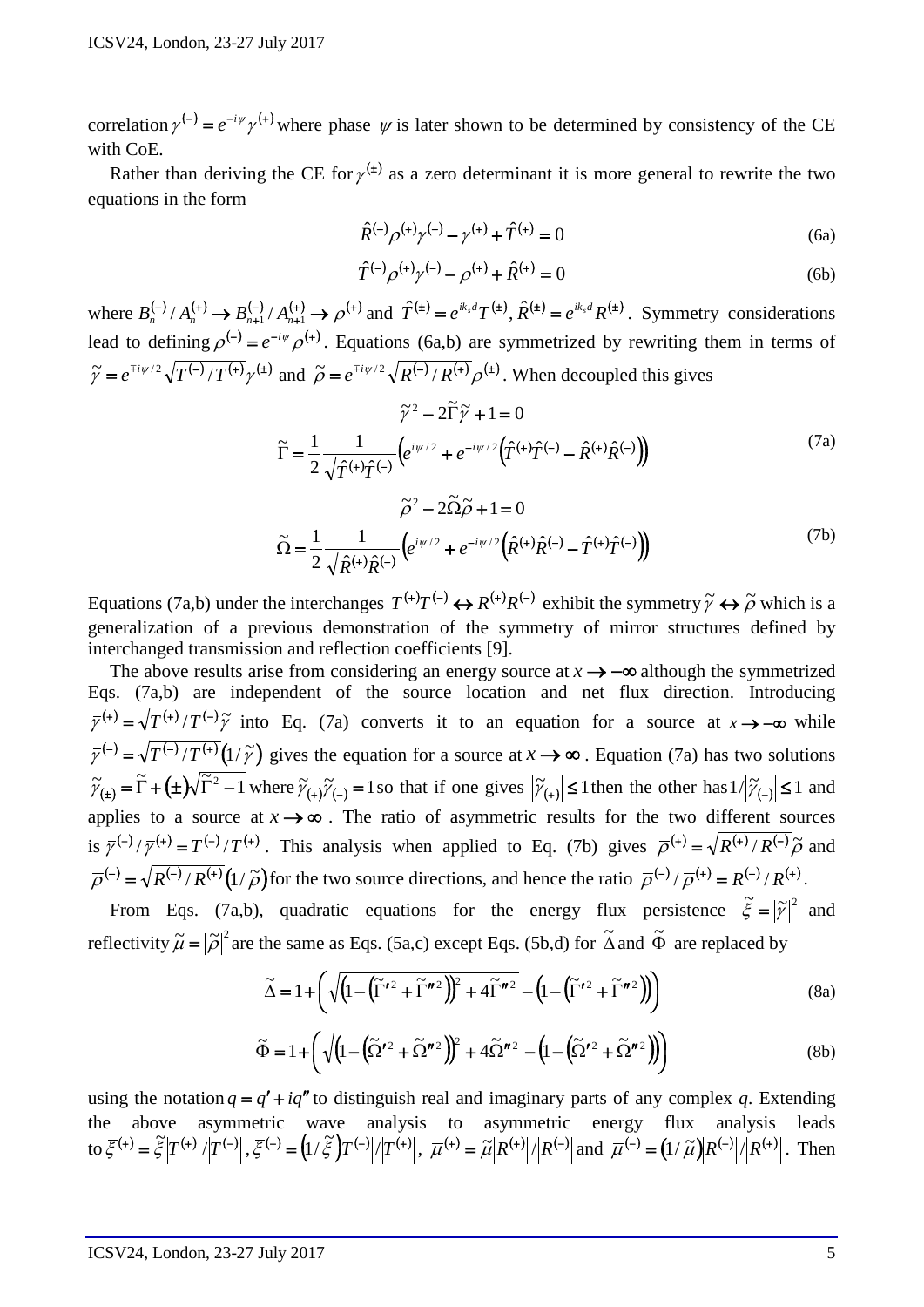the respective ratios of opposite direction flux persistence and reflectivity are given by  $\overline{\xi}^{(-)} / \overline{\xi}^{(+)} = |T^{(-)}|^2 / |T^{(+)}|^2$  and  $\overline{\mu}^{(-)} / \overline{\mu}^{(+)} = |R^{(-)}|^2 / |R^{(+)}|^2$ .

These flux persistence and reflectivity ratios are the same as found for the IEW in Subsect. 2.1. Indeed using CoE Eqs. (2a,b) and their superscript interchanges  $(+) \leftrightarrow (-)$  to evaluate ratios  $\overline{\xi}^{(-)}/\overline{\xi}^{(+)}$  and  $\overline{\mu}^{(-)}/\overline{\mu}^{(+)}$  on the LHS we find linear equations for  $\overline{\Delta}$  and  $\overline{\Phi}$  with solutions identical to IEW Eqs. (5b,d). Provided  $|T_0^{(+)}| \neq |T_0^{(-)}|$  and hence  $|R_0^{(+)}| \neq |R_0^{(-)}|$  (asymmetric energy absorption  $\sigma^{(+)} \neq \sigma^{(-)}$  makes no difference) then IEW is the unique solution for wave propagation and attenuation in a thick asymmetric periodic structure. IEW must still satisfy the scattering model and this amounts to setting the RHS of Eqs. (8a,b) equal to the RHS of Eqs. (5b,d), and using  $\overline{\Gamma}$  and  $\Omega$  from Eqs. (7a,b), gives an equation for  $\psi$ . This leads to a linear equation in sin(2 $\zeta$ ) and  $\cos(2\zeta)$ , where  $\zeta = k_{s}d + \tilde{\phi} - \psi/2$ ,  $\tilde{\phi} = (\phi^{(+)} + \phi^{(-)})/2$  and  $\phi^{(+)}$  are SW forward scattering phase shifts for  $\pm k$ . The linear equation transforms to quadratic equations in  $\sin(2\zeta)$  and  $\cos(2\zeta)$  with two solutions we denote  $\zeta_{(t)}$ . Hence  $\psi_{(t)} = 2k_s d + 2(\tilde{\phi} - \zeta_{(t)})$  defines the two correlations of PSW pairs necessary for asymmetric energy propagation from the two possible source directions. For a source at  $x \to -\infty$ ,  $\gamma^{(+)} = |\gamma^{(+)}|e^{i\varphi}e^{ik_xd}$  is the PSW for  $k_s$  and  $\gamma^{(-)} = e^{-i\psi}\gamma^{(+)} = |\gamma^{(+)}|e^{-2i(\tilde{\phi}-\zeta-\phi/2)}e^{-ik_sd}$  is the PSW for opposite direction  $-k_s$ .  $\zeta$  is one of the two solutions  $\zeta_{(t)}$  that more detailed analysis identifies for the particular source direction.

#### **3.1 Symmetric scattering coefficient magnitudes but asymmetric phase shifts**

Whereas asymmetric scattering, where  $|R_0^{(+)}| \neq |R_0^{(-)}|$  and  $|T_0^{(+)}| \neq |T_0^{(-)}|$ , require exotic designs or metamaterials, symmetric  $|R_0^{(\pm)}| = |R_0|$  and  $|T_0^{(\pm)}| = |T_0|$  can coexist with asymmetric phase shifts from geometrically asymmetric scatterers made of conventional materials. For example, complex coefficients  $R_0^{(\pm)} = |R_0|e^{i\chi^{(\pm)}}$  and  $T_0^{(\pm)} = |T_0|e^{i\phi^{(\pm)}}$  can be derived for an asymmetric refractive scatterer using well-known theory [10]. This asymmetry may be two different internal materials with different thicknesses and impedances, and noncentral geometry such as a sandwich of two or more layers. The simplest case is two layers and no energy absorption. The forward scattering phase shifts have opposite signs for opposite SW wavenumbers i.e.  $\phi^{(\pm)} = \pm \phi$ . The reflection phase shifts have the form  $\chi^{(+)} = \phi + \varepsilon$ ,  $\chi^{(-)} = -\phi + \varepsilon + (\pm)\pi$  with part of these phase shifts  $\varepsilon$  that does not change sign for opposite SW directions. Then the phase shift difference arising in PSW theory is  $\delta = ((\chi^{(-)} + \chi^{(+)}) - (\phi^{(-)} + \phi^{(+)})/2 = \varepsilon + (\pm)\pi/2$  where  $\varepsilon = 0$  holds for a geometrically symmetric scatterer.

Unlike the asymmetric case  $|R_0^{(+)}| \neq |R_0^{(-)}|$  and  $|T_0^{(+)}| \neq |T_0^{(-)}|$ , symmetric  $|R_0^{(\pm)}| = |R_0|$  and  $|T_0^{(\pm)}| = |T_0^{(\pm)}|$ 

do not have just one PSW solution with a unique  $\tilde{\Delta}$  and  $\tilde{\Phi}$ . IEW is a solution but so is the BFW where  $\varepsilon$ =0. Two other PSW solutions, dubbed non-BFW here, also exist and are discussed to some extent in previous papers [8, 9]. Unlike IEW and BFW, the CE for the non-BFW is not redundant with CoE which must be introduced explicitly as a constraint on the CE solutions. In reference [8] the non-BFW case is solved numerically however  $\tilde{\Delta}$  and  $\tilde{\Phi}$  can be derived analytically as shown below.

To facilitate combining CoE with the CE, after using some above relationships for  $\tilde{\rho}$ ,  $\tilde{\mu}$ ,  $\tilde{\gamma}$  and  $\tilde{\xi}$ , Eqs. (2b) and (6a) lead to two equations for  $\overline{\mu}^{(+)}$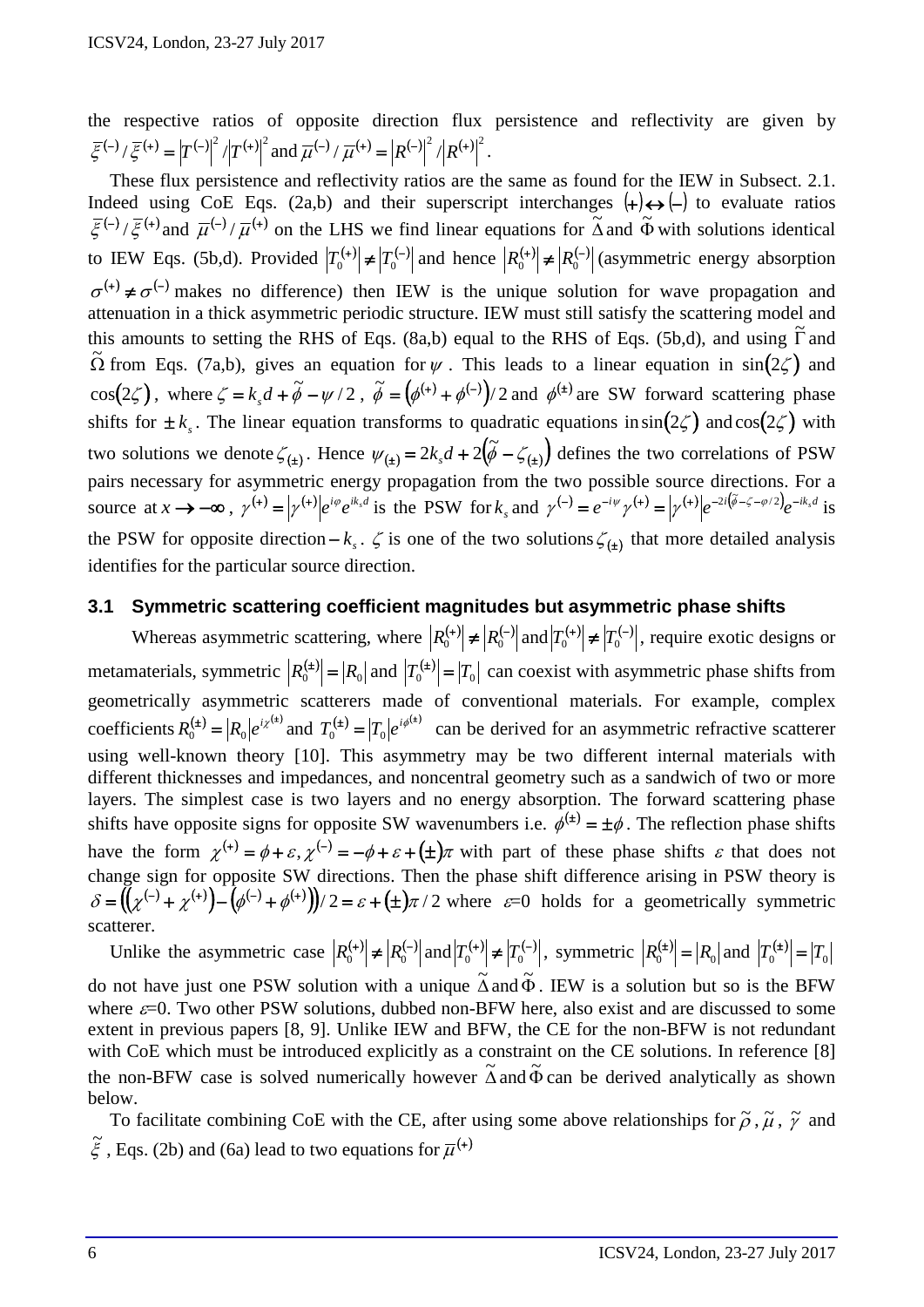$$
\overline{\mu}^{(+)} = \sigma^{(+)}^2 \frac{1 - \frac{1}{\tilde{\sigma}^2} \tilde{\xi}}{1 - \tilde{\sigma}^2 \tilde{\xi}}
$$
\n(9a)

$$
\overline{\mu}^{(+)} = \frac{1}{\sigma^{(-)^2} |R_0|^2} \left( 1 + \frac{|T_0|^2}{\tilde{\xi}} - \frac{2|T_0|}{1 - \tilde{\xi}^2} \left( \left( e^{i\zeta} \tilde{\Gamma} + e^{-i\zeta} \tilde{\Gamma}^* \right) - \tilde{\xi} \left( e^{-i\zeta} \tilde{\Gamma} + e^{i\zeta} \tilde{\Gamma}^* \right) \right) \right)
$$
(9b)

Then substituting the RHS of Eq. (9a) into the LHS of Eq. (9b) gives an equation for unknowns  $\tilde{\xi}$  and  $\zeta$ . This equation is fourth order in  $\tilde{\xi}$  but it can be reduced to second order using power reduction by  $\tilde{\xi}^2 = 2\tilde{\Delta}\tilde{\xi} - 1$  from Eq. (5a). This results in a quadratic equation

$$
F\tilde{\xi}^2 - 2G\tilde{\xi} + H = 0\tag{10}
$$

where *F*, *G* and *H* are functions of the scattering parameters and unknown  $\zeta$ . The two solutions of Eq. (10) for  $\tilde{\xi}$ , we denote  $\tilde{\xi}_{(+)}$ , must have the same property  $\tilde{\xi}_{(+)}\tilde{\xi}_{(-)}=1$  as Eq. (5a) and so requires  $F = H$ . Then consistency of Eqs. (5a) and (10) unambiguously determines that  $\tilde{\Delta} = G/H$ . Inserting the functions *G* and *H* we find that  $\tilde{\Delta}$  cancels out leaving the equation for  $\zeta$ 

$$
(1 - \tilde{\sigma}^2) \cos(\zeta) \tilde{\Gamma}' - (1 + \tilde{\sigma}^2) \sin(\zeta) \tilde{\Gamma}'' = \frac{1}{2\tilde{\sigma}|T_0|} (1 - \tilde{\sigma}^4)
$$
(11)

Equation (11) is a generalization of a previously derived requirement  $\tilde{\Gamma}'' = 0$  of elastic scattering  $\tilde{\sigma} = 1$  [9]. The two phases  $\zeta_{(\pm)}$ , corresponding to the two non-BFW modes, are found from

$$
\sin\left(2\zeta_{(1)}\right) = -\tilde{\sigma}^2 \cos\left(\delta\right)\sin\left(\delta\right) - \left(\pm\right)\cos\left(\delta\right)\sqrt{1 - \tilde{\sigma}^4 \cos^2\left(\delta\right)}
$$
\n
$$
\cos\left(2\zeta_{(1)}\right) = \tilde{\sigma}^2 \cos^2\left(\delta\right) - \left(\pm\right)\sin\left(\delta\right)\sqrt{1 - \tilde{\sigma}^4 \cos^2\left(\delta\right)}
$$
\n
$$
(12)
$$

Equations (11) and (12) can be used to derive  $\tilde{\Delta}$  and  $\tilde{\Phi}$  from Eqs. (8a,b). An alternative is to use  $F = H$  that leads to a quadratic equation for  $\tilde{\Delta}$ 

$$
\widetilde{\Delta}^2 - 2U\widetilde{\Delta} + V = 0\tag{13a}
$$

to be compared with Eq. (8a) where  $\tilde{\Delta}$  satisfies the quadratic equation

$$
\widetilde{\Delta}^2 - 2(\widetilde{\Gamma}'^2 + \widetilde{\Gamma}''^2)\widetilde{\Delta} + 2(\widetilde{\Gamma}'^2 - \widetilde{\Gamma}''^2) - 1 = 0
$$
\n(13b)

Then eliminating  $\tilde{\Delta}^2$  from Eqs. (13a,b) gives

$$
\widetilde{\Delta} = 1 + \frac{1}{2} \frac{1 + V - 2U + 4\widetilde{\Gamma}^{n2}}{U - (\widetilde{\Gamma}'^2 + \widetilde{\Gamma}'^2)}
$$
\n(14a)

 $\tilde{\Phi}$  can be derived from  $\tilde{\Delta}$  using the relation

$$
\widetilde{\Phi} = 1 + \frac{\left(1 - \widetilde{\sigma}^2\right)^2 \left(\widetilde{\Delta} + 1\right)}{2\widetilde{\sigma}^2 \left(\widetilde{\Delta} - 1\right) - \left(1 - \widetilde{\sigma}^2\right)^2}
$$
\n(14b)

that comes from the symmetry  $\tilde{\xi} \leftrightarrow \tilde{\mu}$  of CoE. Then the two non-BFW modes correspond to

$$
\widetilde{\Delta}_{(\pm)} = 1 + \frac{\left(1 - \widetilde{\sigma}^2\right)^2 + 2\widetilde{\sigma}^2 \left(1 - \widetilde{\sigma}^2 \cos^2(\delta) - (\pm)\sin(\delta)\sqrt{1 - \widetilde{\sigma}^4 \cos^2(\delta)}\right) \left|R_0\right|^2}{2\widetilde{\sigma}^2 \left|T_0\right|^2}
$$
(15a)